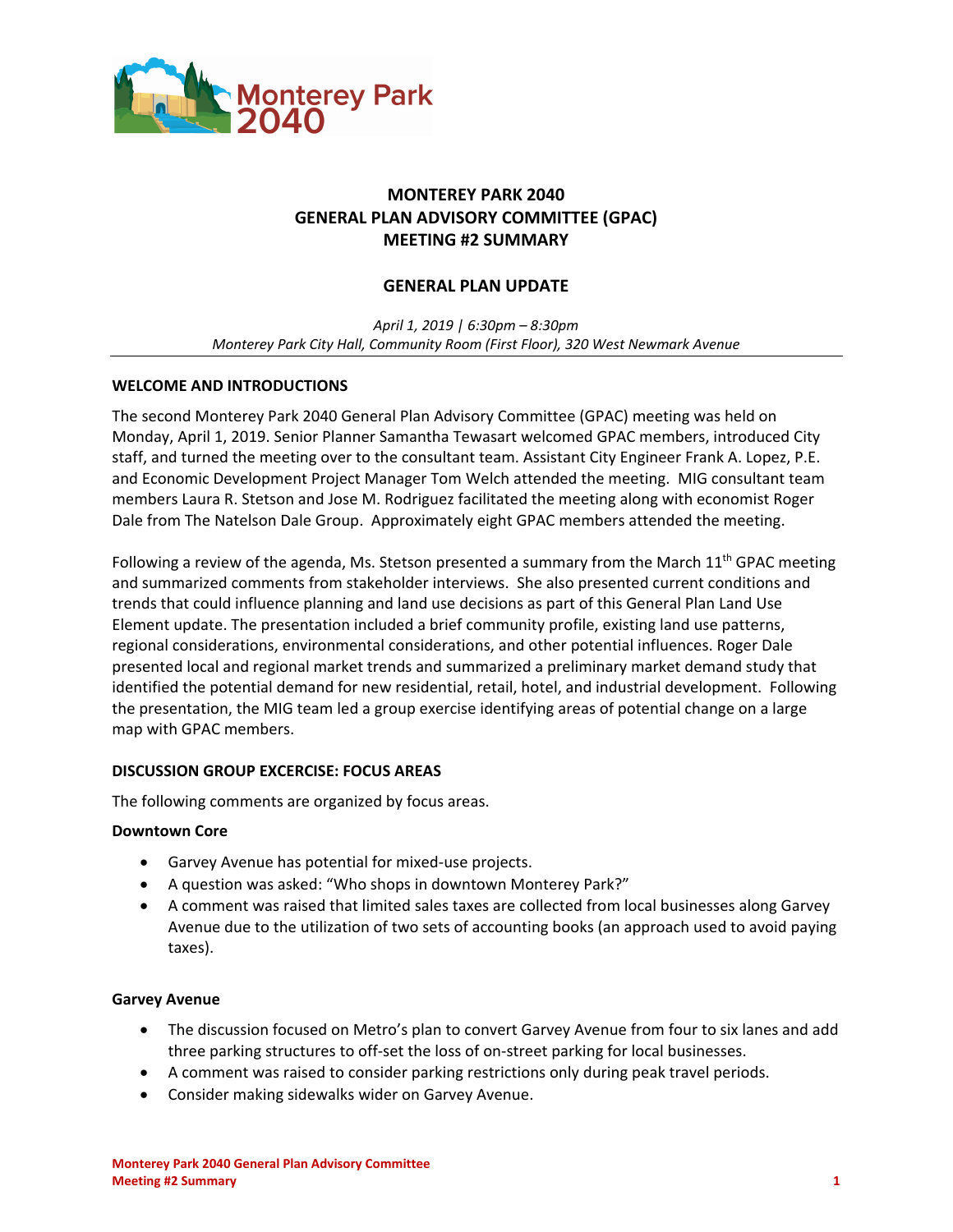

Live/work would be appropriate for Garvey Avenue.

# **Corporate Center Drive**

- Corporate Center Drive and Monterey Pass Road could transition to high-tech uses in instituting land use and zoning flexibility.
- The office buildings have too many tenants that are public agencies.
- Dual zone: Commercial and E/T-for High Tech office including co-work spaces, maybe a mid-size hotel serving high-tech office uses would be appropriate.
- Good public transportation to the Gold Line and bus depot at East Los Angeles College
- East Los Angeles College (ELAC) provides student interns.
- Business Park Establish a dual zone for commercial such as general office or E/T (high-tech Corp center/research).

#### **Monterey Pass Road**

- Commercial/Employment/Tech flexibility
- Look to greater flexibility and allow "combined" uses.
- Need to look at alternative I-710 mitigation along Monterey Pass Road.

#### **East Garvey Avenue**

- East Garvey Avenue has potential for mixed use.
	- o Need for development incentives
	- $\circ$  Constraints need to be addressed (narrow and shallow lots that limit development potential; need incentives to consolidate lots)
- Tenant mix is not desirable.
- Opportunities for live/work development.
- Need diverse retail opportunities along Garvey Avenue.
- Limit exclusive residential developments; require commercial/retail uses along ground floor along Garvey Avenue.
- Why leave a couple of single-family dwelling surrounding by high-density projects?
- Need for a larger parcel to complete a nice high-density mix-use project.
- Create a live/work and eating place for residential with mixed-use projects along the entire stretch of Garvey Avenue, from Atlantic Boulevard to New Avenue.
- Develop first class public transportation along the corridor connecting to East Los Angeles College (ELAC), Corporate Center Drive, Monterey Park Market Place, and Gold Line East Los Angeles Civic Center Station.
- Mixed use shall include live/work units on the first two levels, where residential can work and live within the same unit.
- Expand live/work and mixed-use developments along Garvey Avenue with height restrictions.
- Removal of on-street parking on Garvey can be detrimental to local businesses.
- Garvey Avenue lots are too narrow and shallow for larger development projects.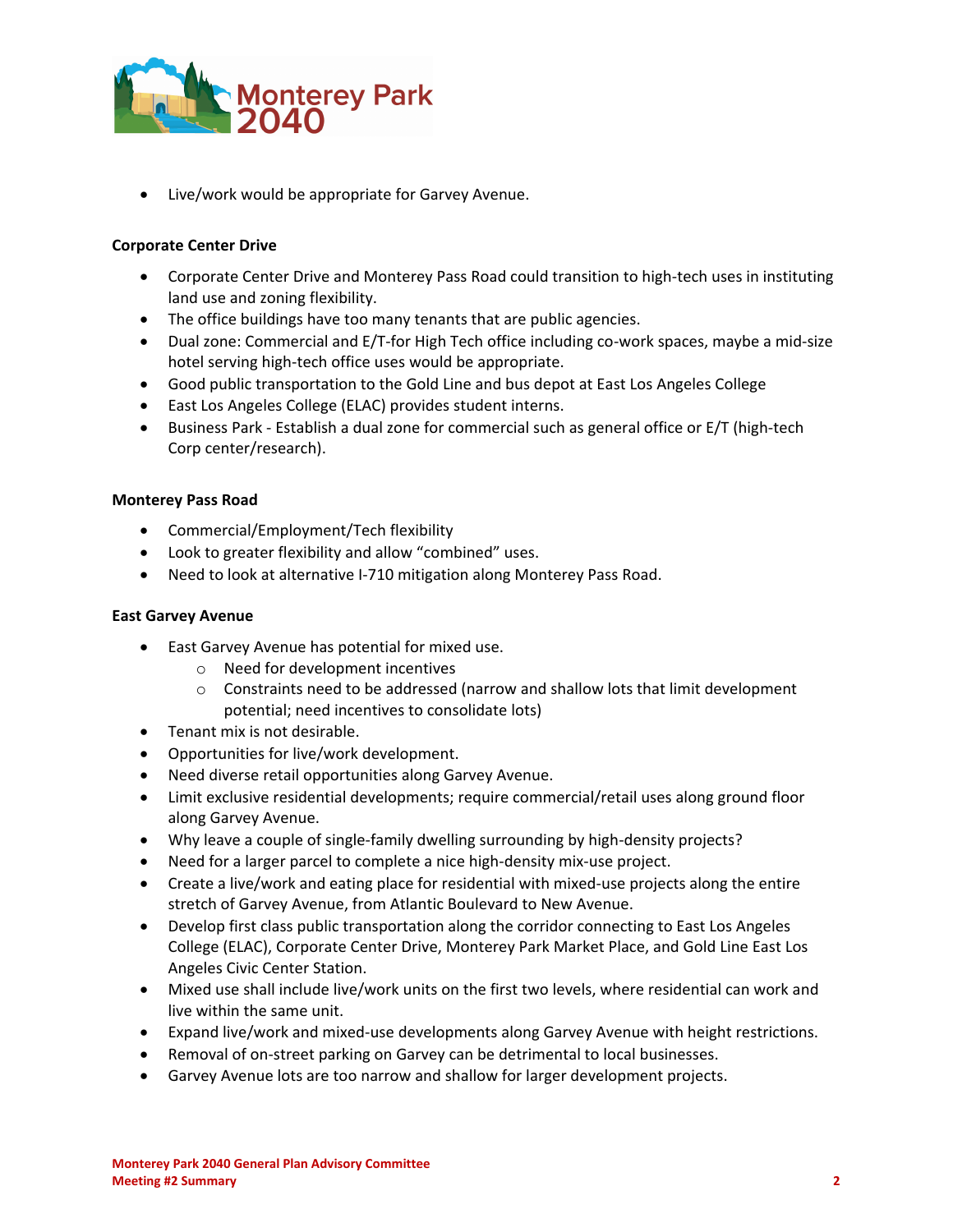

- What is the vision for Garvey?
- Are three parking structures enough? No
- Possibility of parking as income source; City Council would decide on policy decision to collect parking fees (payment structure) from parking structures.
- Do not like six lanes for Garvey Avenue.
- Consider traffic calming solutions to complement Garvey lane expansion.
- Rush hour issues for all traffic lanes.
- Consider other future transportation options on Garvey Avenue, such as smart transportation; develop mobile applications specific to Monterey Park (consider Uber/Lyft).

# **North Atlantic Avenue**

- Mixed-use opportunity
- Missed opportunity for properties along Chandler Avenue adjacent to Atlantic Times Square

# **South Atlantic Avenue**

- Multi-family housing on Floral Drive adjacent to ELAC is not efficient and new potential housing projects could be explored through expansion of development standards.
- Need to increase potential housing near ELAC.
- How can neighborhoods around ELAC be improved?
- Provide co-live spaces for ELAC students (living better then dorms) and nice living accommodations for temporary high-tech workers working in our park center.
- Potential to optimize bus depot station on ELAC.
- Gold Line Atlantic Station is a 12-minute walk or four-minute bike ride from ELAC.
- By modifying to a Mixed-Use II or III, you will still have the similar current retail uses with possibility to build residential above (If matches right with single family residences nearby).
- These lots are just not big enough for high density mix use.
- Retail zoned lots fronting along Atlantic and Garfield could be MU II or live/work with a living space above their commercial below.
- Near ELAC:
	- o More student housing including co-live spaces
	- o Mixed use with small community accessary retail on the ground floor
- Garfield transit-oriented development specific plan was completed and includes higher-density development to complement proposed Gold Line Garfield Station.
- Look for potential development along the Pomona Freeway (SR-60).
- High intensities to anticipate the Gold Line expansion.
- Apartment/condominiums are within 15-minute walk or four-minute bike ride to Gold Line station or ELAC bus depot.
- Update Zoning Code for higher density residential near Riggin Street with easy access to Gold Line and bus depot to ELAC.